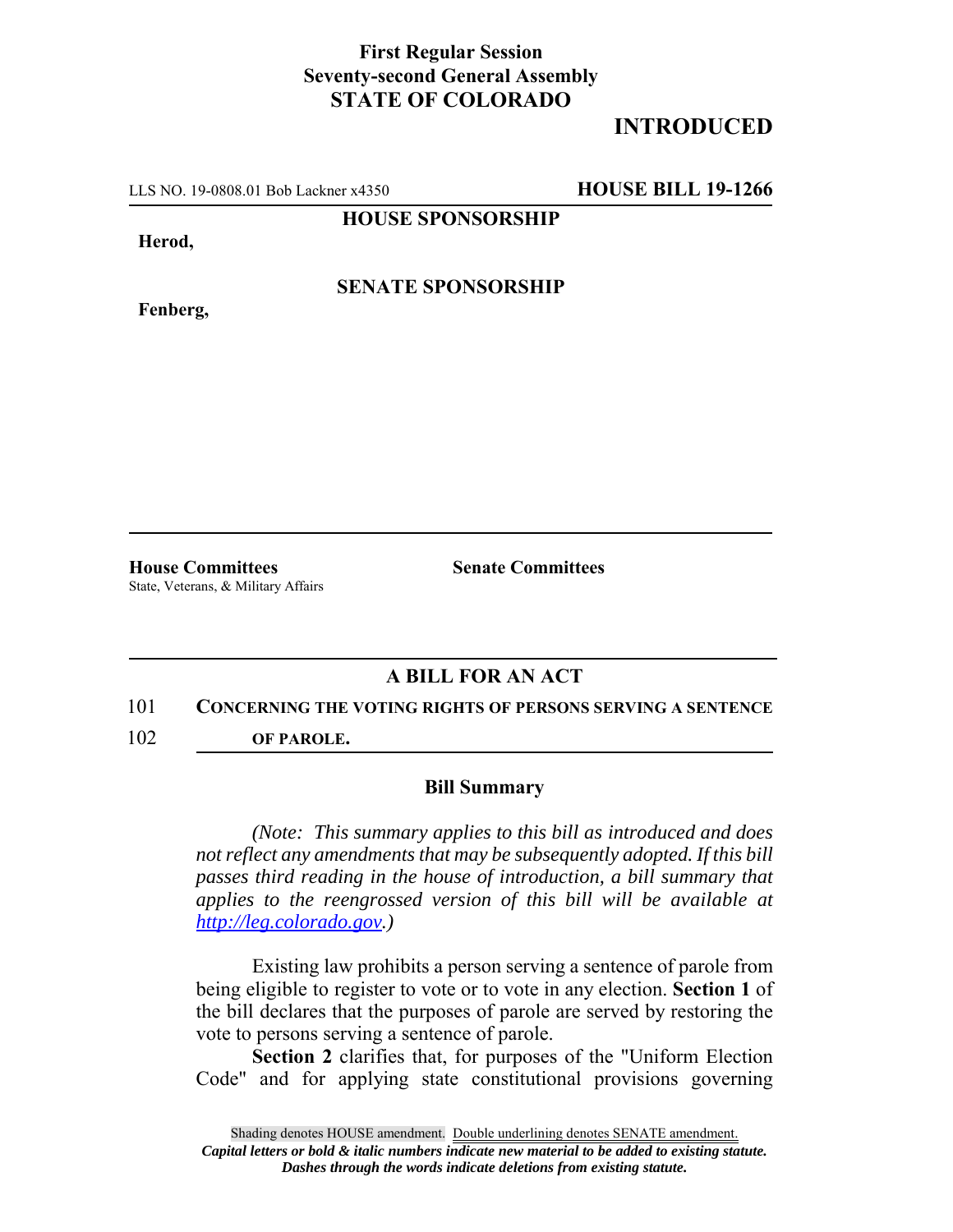disenfranchisement during imprisonment, persons sentenced to parole have completed their "full term of imprisonment" as that term appears in the state constitution.

**Section 3** makes an individual serving a sentence of parole eligible to register to vote and to vote in any election.

**Section 4** requires the division of adult parole to provide an individual sentenced to parole information regarding the individual's voting rights, how the individual may register to vote and cast a ballot, and how the individual may obtain voter information materials.

**Section 5** repeals existing statutory provisions permitting a person on parole to preregister to vote so that the person is automatically registered to vote after being released from parole.

1 *Be it enacted by the General Assembly of the State of Colorado:*

2 **SECTION 1. Legislative declaration.** (1) The general assembly 3 hereby finds, determines, and declares that:

 (a) Section 10 of article VII of the state constitution states, among other things, that "every such person who was a qualified elector prior to such imprisonment, and who is released therefrom by virtue of a pardon, or by virtue of having served out his full term of imprisonment, shall without further action, be invested with all the rights of citizenship, except as otherwise provided in this constitution."

 (b) Although this constitutional language has long been used to justify the deprivation of voting rights to individuals serving a sentence of parole, the constitutional provision was part of the original constitution of the state adopted in August 1876, and the state did not adopt parole sentencing until 1899.

 (c) The power under the constitution to criminalize conduct and set the punishment for a crime rests with the legislative branch. The power to define the nature and purposes of imprisonment and the nature and purposes of parole also rests with the general assembly. The general assembly has determined that the purposes of parole are best served by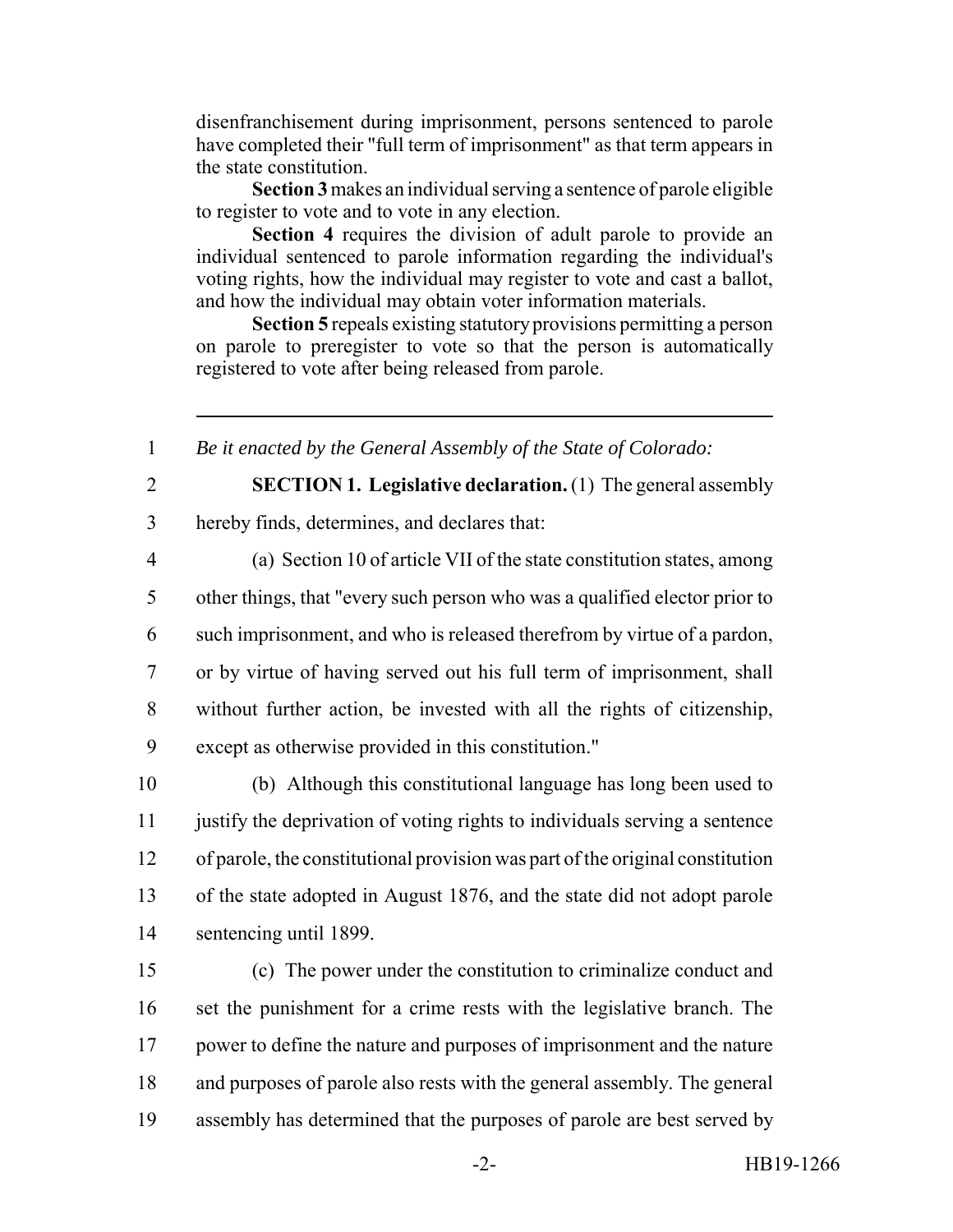restoring voting rights to persons sentenced to parole. Restoring voting rights to parolees is consistent with the purpose of parole as stated in section 17-22.5-102.5, Colorado Revised Statutes, and will help to develop and foster in these individuals the values of citizenship that will result in significant dividends to them and society as they resume their places in their communities.

 (d) In the case of *Danielson v. Dennis*, 139 P.3d 688 (Colo. 2006), the Colorado supreme court held that the general assembly has the authority to include parole as part of the "full term of imprisonment" within the meaning of the constitutional provision, which necessarily means that the general assembly is also empowered, if it so chooses, to 12 define the nature of imprisonment for crime and the nature of parole so that, for purposes of implementing the right to vote, the "full term of imprisonment" ends when an individual convicted of a felony is sentenced to or granted parole and, therefore, leaves his or her incarcerated status. It follows that if an individual's term of imprisonment is at an end upon being sentenced to parole, he or she should also be entitled to the full restoration of his or her voting rights at that time.

 (2) By enacting House Bill 19-\_\_\_\_, enacted in 2019, the general assembly intends that individuals sentenced to parole on account of a felony conviction be entitled to the full restoration of their voting rights 22 and further intends that House Bill 19- be liberally construed to effectuate these purposes.

 **SECTION 2.** In Colorado Revised Statutes, 1-1-104, **add** (49.3) as follows:

 **1-1-104. Definitions.** As used in this code, unless the context otherwise requires: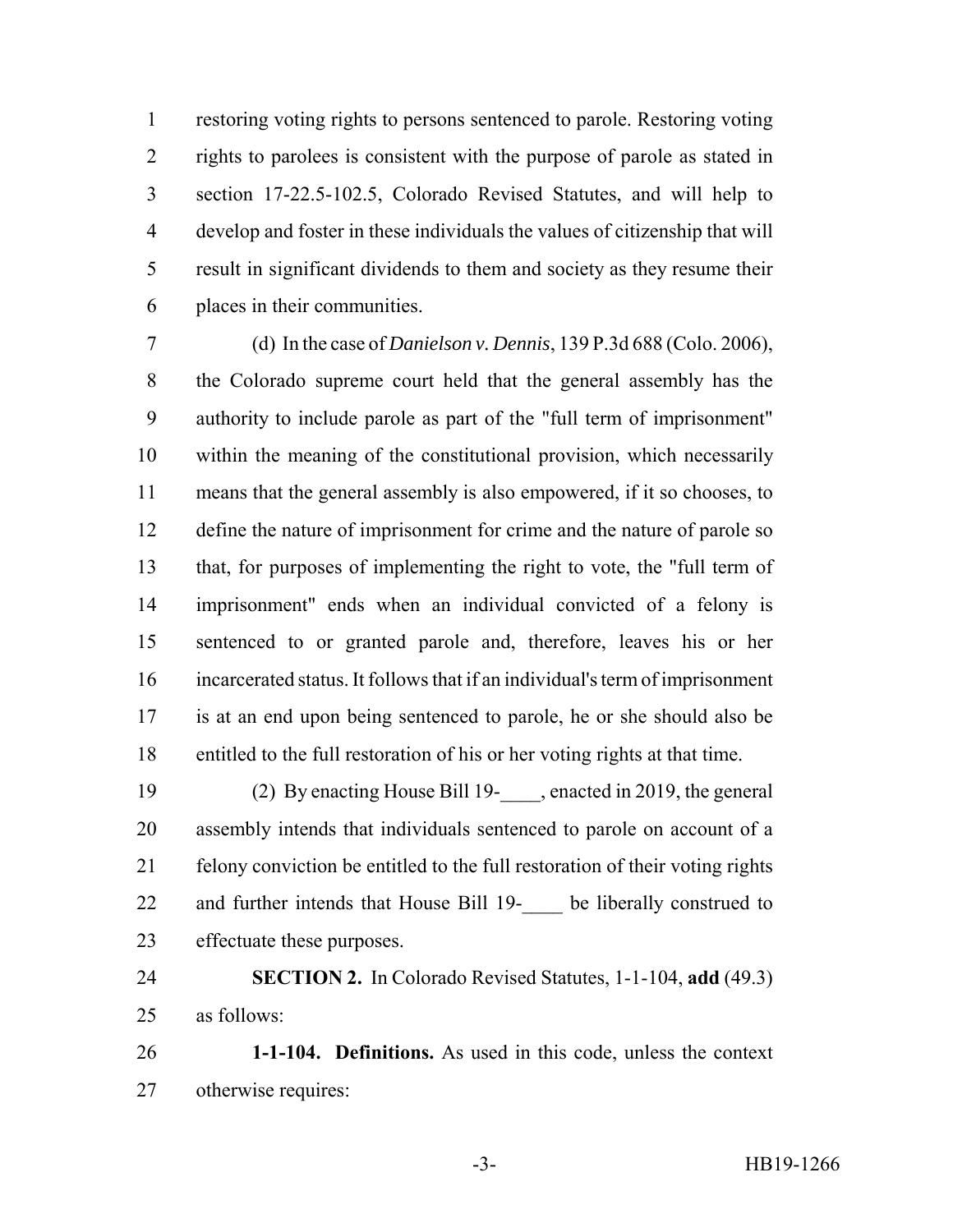(49.3) (a) "TERM OF IMPRISONMENT" OR "FULL TERM OF IMPRISONMENT" MEANS THE PERIOD DURING WHICH AN INDIVIDUAL IS SERVING A SENTENCE OF DETENTION OR CONFINEMENT IN ANY CORRECTIONAL FACILITY, JAIL, OR OTHER LOCATION FOR A FELONY CONVICTION.

 (b) THIS SUBSECTION (49.3) APPLIES TO THIS CODE FOR THE PURPOSE OF APPLYING SECTION 10 OF ARTICLE VII OF THE STATE CONSTITUTION.

 (c) "TERM OF IMPRISONMENT" OR "FULL TERM OF IMPRISONMENT" DOES NOT INCLUDE THE PERIOD DURING WHICH AN INDIVIDUAL IS ON PAROLE.

 **SECTION 3.** In Colorado Revised Statutes, 1-2-103, **amend** (4) as follows:

 **1-2-103. Military service - students - inmates - persons with behavioral or mental health disorders - confinement.** (4) No person while serving a sentence of detention or confinement in a correctional 17 facility, jail, or other location for a felony conviction or while serving a 18 sentence of parole is eligible to register to vote or to vote in any election. 19 except that A confined prisoner who is awaiting trial but has not been tried or who is not serving a sentence for a felony conviction shall be 21 certified by the institutional administrator, shall be permitted to MAY register to vote pursuant to this article 2, and may list his or her confinement location as his or her ballot address in accordance with 24 section 1-2-204 (2)(f.3). AN INDIVIDUAL SERVING A SENTENCE OF PAROLE IS ELIGIBLE TO REGISTER TO VOTE AND TO VOTE IN ANY ELECTION.

 **SECTION 4.** In Colorado Revised Statutes, 17-2-102, **repeal and reenact, with amendments,** (14) as follows: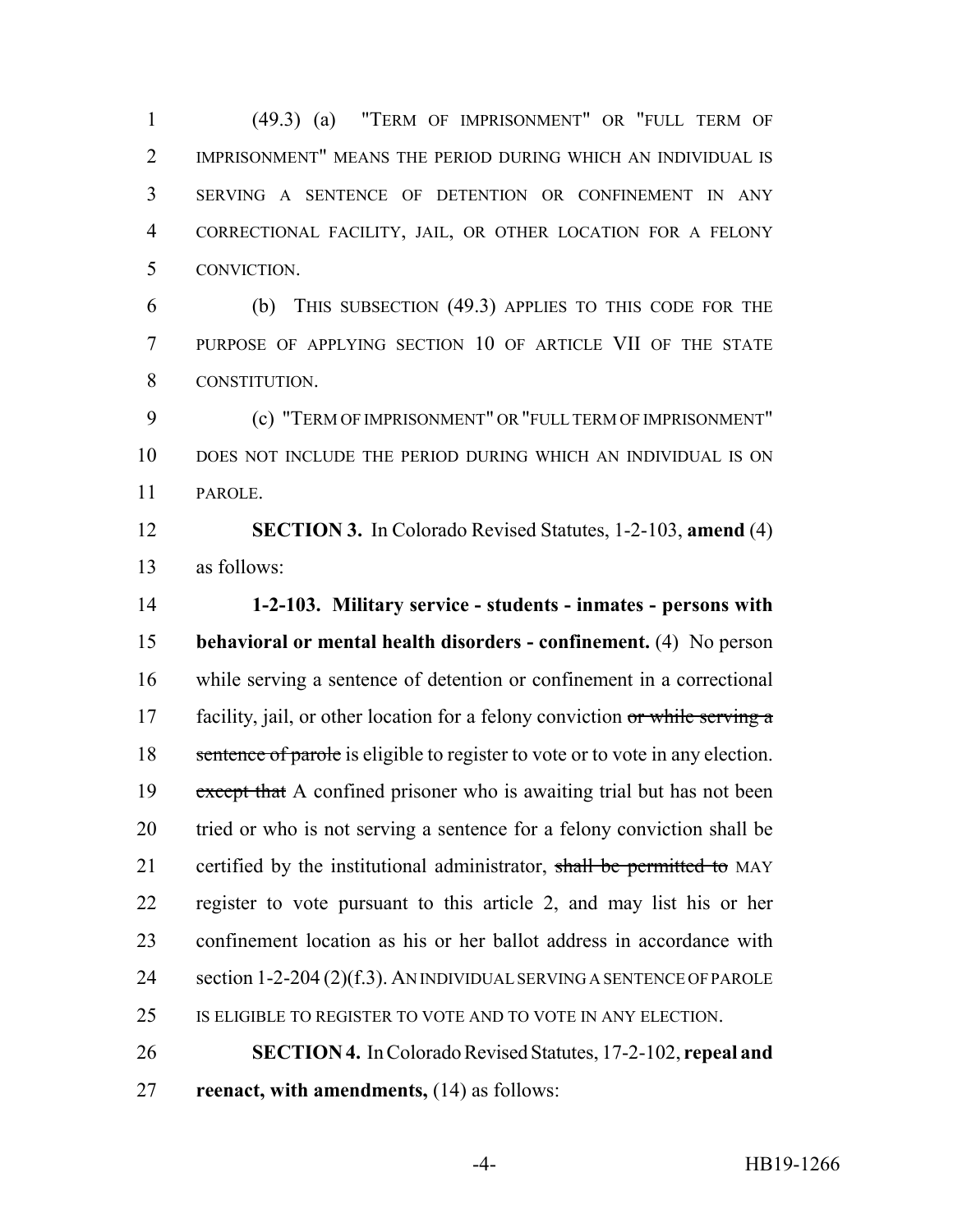| $\mathbf{1}$   | 17-2-102. Division of adult parole - general powers, duties, and             |
|----------------|------------------------------------------------------------------------------|
| $\overline{2}$ | functions - definition - repeal. $(14)$ (a) IN ADDITION TO ANY OTHER         |
| 3              | DUTY SPECIFIED IN THIS SECTION, THE DIVISION OF ADULT PAROLE SHALL           |
| $\overline{4}$ | PROVIDE AT THE INITIAL MEETING WITH AN INDIVIDUAL SENTENCED TO               |
| 5              | PAROLE INFORMATION REGARDING:                                                |
| 6              | (I) THE INDIVIDUAL'S VOTING RIGHTS;                                          |
| $\overline{7}$ | (II) HOW THE INDIVIDUAL MAY REGISTER TO VOTE OR UPDATE OR                    |
| 8              | CONFIRM HIS OR HER VOTER REGISTRATION RECORD;                                |
| 9              | (III) HOW TO OBTAIN AND CAST A BALLOT; AND                                   |
| 10             | (IV) HOW TO OBTAIN VOTER INFORMATION MATERIALS.                              |
| 11             | (b) AS USED IN THIS SUBSECTION (14), "VOTER INFORMATION                      |
| 12             | MATERIALS" MEANS THE FOLLOWING DOCUMENTS AS APPLICABLE TO THE                |
| 13             | ELECTION FOR WHICH THE INDIVIDUAL SEEKS TO REGISTER AND CAST A               |
| 14             | <b>BALLOT:</b>                                                               |
| 15             | (I) ANY FORMS USED TO REGISTER AN ELECTOR UNDER PART 2 OF                    |
| 16             | ARTICLE 2 OF TITLE 1;                                                        |
| 17             | (II) AN APPLICATION FOR A MAIL BALLOT PURSUANT TO SECTION                    |
| 18             | $1 - 13.5 - 1002$ ;                                                          |
| 19             | (III) A COPY OF THE BALLOT INFORMATION BOOKLET DESCRIBED                     |
| 20             | IN SECTION $1-40-124.5$ ; AND                                                |
| 21             | ANY MAILINGS TO ELECTORS THAT ARE DESCRIBED IN<br>(IV)                       |
| 22             | <b>SECTION 1-40-125.</b>                                                     |
| 23             | <b>SECTION 5.</b> In Colorado Revised Statutes, 1-2-101, repeal as           |
| 24             | it will become effective July 1, 2019, $(3)$ as follows:                     |
| 25             | $1-2-101.$<br>Qualifications for registration - preregistration.             |
| 26             | $(3)$ (a) Notwithstanding section 1-2-103 (4), a person who is otherwise     |
| 27             | qualified to register and is on parole may preregister and update his or her |